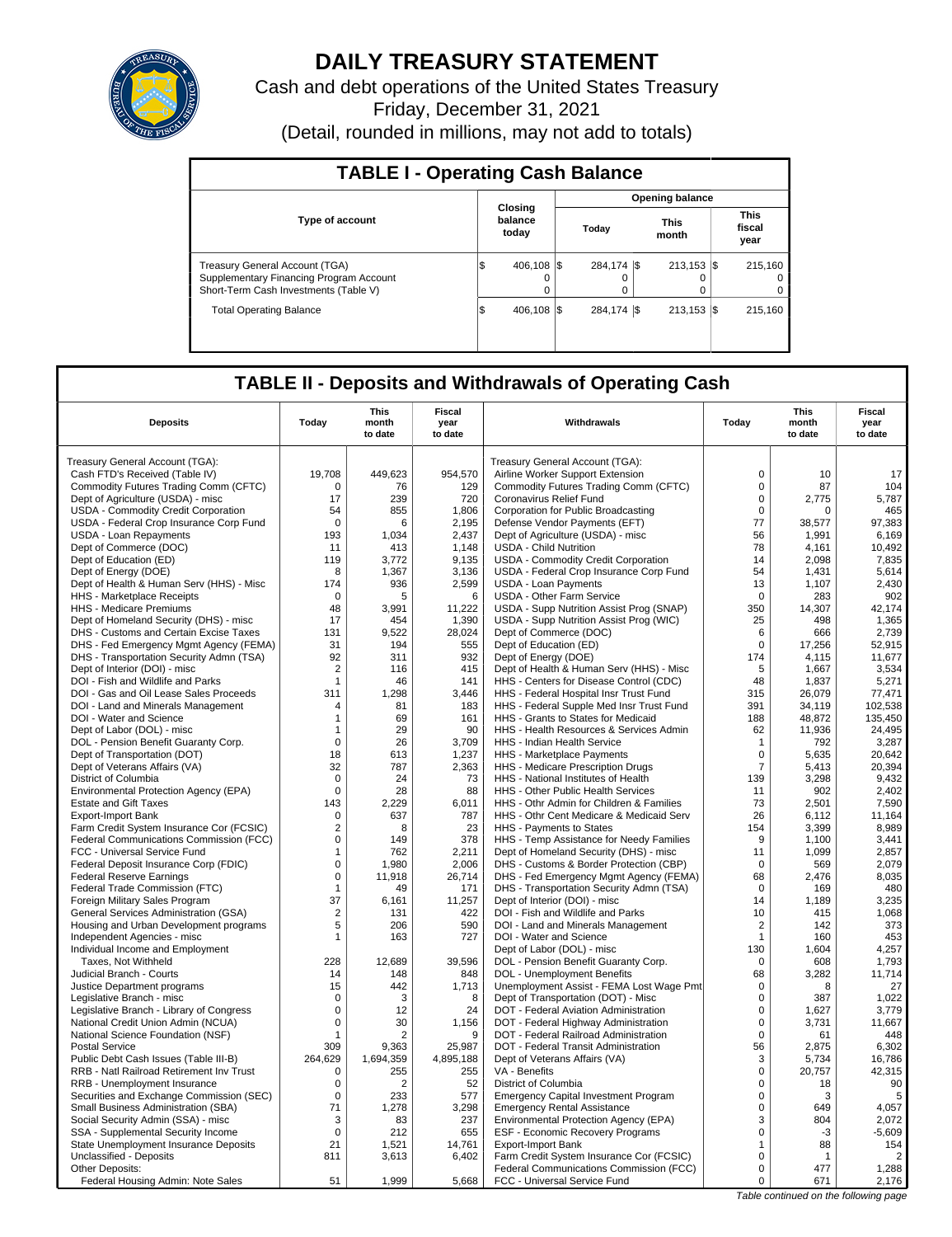|                                      |          |                                 |                           | <b>TABLE II cont. - Deposits and Withdrawals of Operating Cash</b> |                   |                                 |                                  |
|--------------------------------------|----------|---------------------------------|---------------------------|--------------------------------------------------------------------|-------------------|---------------------------------|----------------------------------|
| <b>Deposits</b>                      | Today    | <b>This</b><br>month<br>to date | Fiscal<br>year<br>to date | Withdrawals                                                        | Todav             | <b>This</b><br>month<br>to date | <b>Fiscal</b><br>year<br>to date |
| <b>Thrift Savings Plan Transfer</b>  | 418      | 19.596                          | 33.163                    | Federal Deposit Insurance Corp (FDIC)                              | $\overline{0}$    | 47                              | 142                              |
|                                      |          |                                 |                           | Federal Employees Insurance Payments                               | 321               | 8,214                           | 23,916                           |
|                                      |          |                                 |                           | Federal Salaries (EFT)                                             | 1                 | 17,815                          | 54,736                           |
|                                      |          |                                 |                           | Federal Trade Commission (FTC)                                     | $\Omega$          | 16                              | 63                               |
|                                      |          |                                 |                           | General Services Administration (GSA)                              | $\Omega$          | 2,366                           | 6,800                            |
|                                      |          |                                 |                           | Housing and Urban Development programs                             | 6                 | 6,641                           | 19,022                           |
|                                      |          |                                 |                           | Independent Agencies - misc                                        | $\overline{4}$    | 439                             | 1,231                            |
|                                      |          |                                 |                           | <b>Interest on Treasury Securities</b>                             | 8,331             | 9.632                           | 71,653                           |
|                                      |          |                                 |                           | IRS - Advanced Child Tax Credit (EFT)                              | $\Omega$          | 13,787                          | 40,931                           |
|                                      |          |                                 |                           | IRS - Economic Impact Payments (EFT)                               | $\Omega$          | 342                             | 1,837                            |
|                                      |          |                                 |                           | IRS Tax Refunds Business (EFT)                                     | $\Omega$          | 1,762                           | 7,581                            |
|                                      |          |                                 |                           | IRS Tax Refunds Individual (EFT)                                   | $\mathbf 0$       | 1,818                           | 13,967                           |
|                                      |          |                                 |                           | Judicial Branch - Courts                                           | $\Omega$          | 102                             | 392                              |
|                                      |          |                                 |                           | Justice Department programs                                        | $\Omega$          | 1,556                           | 4,549                            |
|                                      |          |                                 |                           | Legislative Branch - misc                                          | 4                 | 112                             | 364                              |
|                                      |          |                                 |                           | Legislative Branch - Library of Congress                           | $\Omega$          | 24                              | 179                              |
|                                      |          |                                 |                           | <b>NASA</b>                                                        | $\Omega$          | 2,061                           | 5,687                            |
|                                      |          |                                 |                           | National Credit Union Admin (NCUA)                                 | $\Omega$          | 13                              | 37                               |
|                                      |          |                                 |                           | National Science Foundation (NSF)                                  | $\Omega$          | 563                             | 1,729                            |
|                                      |          |                                 |                           | Postal Service Money Orders and Other                              | 73                | 3,994                           | 10,866                           |
|                                      |          |                                 |                           | Public Debt Cash Redemp. (Table III-B)                             | 152,908           | 1,472,641                       | 4,228,678                        |
|                                      |          |                                 |                           | Railroad Retirement Board (RRB) - misc                             | $\Omega$          | 4                               | 14                               |
|                                      |          |                                 |                           | <b>RRB - Benefit Payments</b>                                      | $\mathbf 0$       | 1,154                           | 3,470                            |
|                                      |          |                                 |                           | Securities and Exchange Commission (SEC)                           | $\Omega$          | 77                              | 303                              |
|                                      |          |                                 |                           | Small Business Administration (SBA)                                | 0                 | 45.056                          | 152.078                          |
|                                      |          |                                 |                           | Social Security Admin (SSA) - misc                                 | 14                | 390                             | 1,160                            |
|                                      |          |                                 |                           | SSA - Benefits Payments                                            | $\Omega$          | 84,916                          | 254,953                          |
|                                      |          |                                 |                           | SSA - Supplemental Security Income                                 | $\Omega$          | 9.051                           | 18.024                           |
|                                      |          |                                 |                           | <b>Transportation Services</b>                                     | $\Omega$          | 0                               | 683                              |
|                                      |          |                                 |                           | Other Withdrawals:                                                 |                   |                                 |                                  |
|                                      |          |                                 |                           | Tennessee Valley Authority (net)                                   | $-62$             | $-75$                           | $-181$                           |
|                                      |          |                                 |                           | Unclassified                                                       | 1,561             | 32,156                          | 88,468                           |
|                                      |          |                                 |                           |                                                                    |                   |                                 |                                  |
| <b>Total Other Deposits</b>          | 469      | 21,493                          | 38,592                    | Total, Other Withdrawals                                           | 1,499             | 75,873                          | 189,480                          |
| Change in Balance of Uncollected     |          |                                 |                           |                                                                    |                   |                                 |                                  |
| Funds                                | 0        | 0                               | $\mathbf 0$               |                                                                    |                   |                                 |                                  |
| <b>Transfers from Depositaries</b>   | $\Omega$ | 0                               | 0                         | <b>Transfers to Depositaries</b>                                   | $\mathbf 0$       | 0                               | 0                                |
|                                      |          |                                 |                           |                                                                    |                   |                                 |                                  |
| <b>Total TGA Deposits</b>            | 287,742  | 2,246,046                       | 6,112,567                 | <b>Total TGA Withdrawals</b>                                       | 165,808           | 2,053,091                       | 5,921,619                        |
|                                      |          |                                 |                           |                                                                    |                   |                                 |                                  |
| Short-Term Cash Investments:         |          |                                 |                           | Short-Term Cash Investments:                                       |                   |                                 |                                  |
| Transfers from TGA (Table V)         | 0        | 0                               | $\mathbf 0$               | Transfers to TGA (Table V)                                         | 0                 | 0                               |                                  |
| Total Deposits (excluding transfers) | ß.       | 287,742 \$ 2,246,046 \$         | 6,112,567                 | Total Withdrawals (excluding transfers)                            | \$                | 165,808 \$2,053,091 \$5,921,619 |                                  |
|                                      |          |                                 |                           |                                                                    |                   |                                 |                                  |
|                                      |          |                                 |                           |                                                                    |                   |                                 |                                  |
|                                      |          |                                 |                           | Net Change in Operating Cash Balance                               | ß.<br>121.934 \\$ | 192,955 \$                      | 190.948                          |
|                                      |          |                                 |                           |                                                                    |                   |                                 |                                  |

| <b>TABLE III-A - Public Debt Transactions</b> |  |         |                         |                                 |                           |            |                                       |  |                                          |                         |                           |            |
|-----------------------------------------------|--|---------|-------------------------|---------------------------------|---------------------------|------------|---------------------------------------|--|------------------------------------------|-------------------------|---------------------------|------------|
| <b>Issues</b>                                 |  | Today   |                         | <b>This</b><br>month<br>to date | Fiscal<br>year<br>to date |            | <b>Redemptions</b>                    |  | <b>This</b><br>Today<br>month<br>to date |                         | Fiscal<br>year<br>to date |            |
| Marketable:                                   |  |         |                         |                                 |                           |            | Marketable:                           |  |                                          |                         |                           |            |
| Bills:                                        |  |         |                         |                                 |                           |            | <b>Bills</b>                          |  | $40,000$ $\sqrt{\$}$                     | 1,266,427 \$            |                           | 3,464,839  |
| <b>Regular Series</b>                         |  |         | $0 \text{ }   \text{s}$ | $910,393$ \$                    |                           | 2,360,767  | <b>Notes</b>                          |  | 111,285                                  | 149,285                 |                           | 577,064    |
| <b>Cash Management Series</b>                 |  | 0       |                         | 340,003                         |                           | 1,160,019  | <b>Bonds</b>                          |  |                                          |                         |                           | 30,632     |
| Notes                                         |  | 238,531 |                         | 341,800                         |                           | 1,076,084  | <b>Federal Financing Bank</b>         |  | 0                                        |                         |                           | $\Omega$   |
| <b>Bonds</b>                                  |  | 22.717  |                         | 47,986                          |                           | 164,588    | Nonmarketable:                        |  |                                          |                         |                           |            |
| Inflation-Protected Securities Increment      |  | 685     |                         | 14,015                          |                           | 22,466     | United States Savings Securities      |  | 54                                       | 1,186                   |                           | 2.777      |
| Federal Financing Bank                        |  |         |                         |                                 |                           |            | Government Account Series             |  | 632,598                                  | 8,615,056               |                           | 21,330,789 |
| Nonmarketable:                                |  |         |                         |                                 |                           |            | Hope Bonds                            |  |                                          |                         |                           | $\Omega$   |
| United States Savings Securities:             |  |         |                         |                                 |                           |            | <b>Domestic Series</b>                |  |                                          |                         |                           | 4,190      |
| Cash Issue Price                              |  | 285     |                         | 2,824                           |                           | 4,195      | <b>Foreign Series</b>                 |  |                                          |                         |                           | $\Omega$   |
| Interest Increment                            |  |         |                         | 392                             |                           | 1,121      | <b>State and Local Series</b>         |  |                                          | 15,214                  |                           | 38,667     |
| Government Account Series                     |  | 644,135 |                         | 9,087,905                       |                           | 21,826,571 | Other                                 |  | 1,566                                    | 39,969                  |                           | 109,677    |
| Hope Bonds                                    |  |         |                         |                                 |                           |            |                                       |  |                                          |                         |                           |            |
| Domestic Series                               |  |         |                         |                                 |                           |            |                                       |  |                                          |                         |                           |            |
| <b>Foreign Series</b>                         |  |         |                         |                                 |                           |            |                                       |  |                                          |                         |                           |            |
| State and Local Series                        |  |         |                         | 11,065                          |                           | 21,324     |                                       |  |                                          |                         |                           |            |
| Other                                         |  | 1,564   |                         | 39,982                          |                           | 109,795    | <b>Total Redemptions</b>              |  |                                          | 785,506 \$10,087,137 \$ |                           | 25,558,636 |
| <b>Total Issues</b>                           |  |         |                         | 907,918 \$10,796,365 \$         |                           | 26.746.932 | Net Change in Public Debt Outstanding |  | $122,412$ $\sqrt{5}$                     | 709,228 \$              |                           | 1,188,296  |
|                                               |  |         |                         |                                 |                           |            |                                       |  |                                          |                         |                           |            |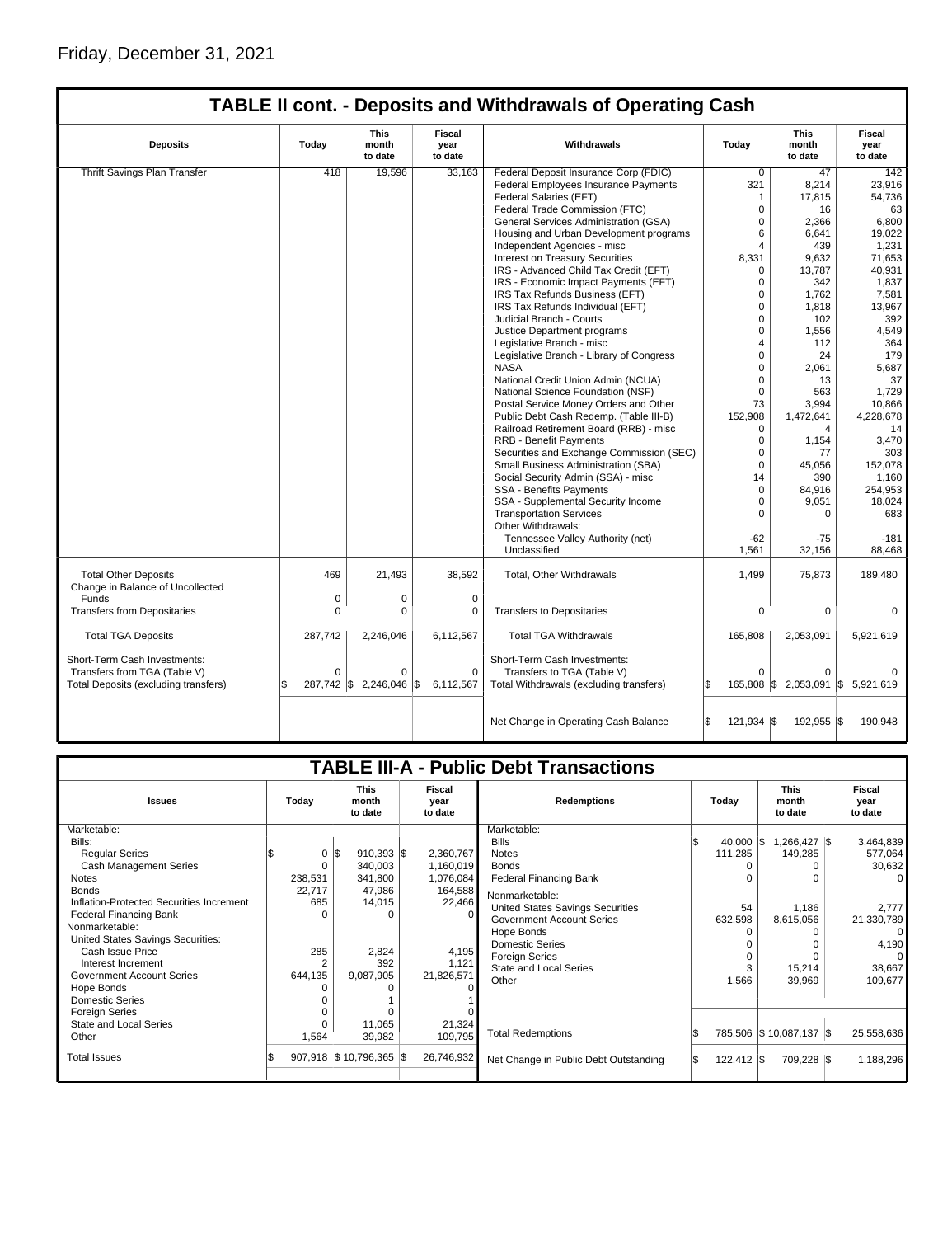| <b>TABLE III-B - Adjustment of Public Debt</b><br><b>Transactions to Cash Basis</b>                                                                                                                                                                                                                           |           |                                                   |                                                                   |                                                                    |  |  |  |  |                                 |                           |
|---------------------------------------------------------------------------------------------------------------------------------------------------------------------------------------------------------------------------------------------------------------------------------------------------------------|-----------|---------------------------------------------------|-------------------------------------------------------------------|--------------------------------------------------------------------|--|--|--|--|---------------------------------|---------------------------|
| <b>Transactions</b>                                                                                                                                                                                                                                                                                           | Today     |                                                   |                                                                   |                                                                    |  |  |  |  | <b>This</b><br>month<br>to date | Fiscal<br>year<br>to date |
| Public Debt Cash Issues:<br>Public Debt Issues (Table III-A)<br>Premium on New Issues<br>Discount on New Issues:<br>Bills (-)<br>Bonds and Notes (-)<br>Federal Financing Bank (-)<br>Government Account Transactions (-)<br>Hope Bonds (-)<br>Interest Increment on United States                            | l\$       | 907.918<br>1.790<br>0<br>507<br>U<br>644,135<br>n | \$10,796,365<br>1.791<br>569<br>1,165<br>0<br>9,087,905<br>n      | \$26,746,932<br>5,542<br>989<br>6,806<br>21,826,571                |  |  |  |  |                                 |                           |
| Savings Securities (-)<br>Inflation-Protected Securities Increment<br><b>Total Public Debt Cash Issues</b>                                                                                                                                                                                                    |           | 2<br>436                                          | 392<br>13.766                                                     | 1,121<br>21,798                                                    |  |  |  |  |                                 |                           |
| Deposited in TGA<br>Public Debt Cash Redemptions:<br>Public Debt Redemptions (Table III-A)<br>Premium on Debt Buyback Operation<br>Discount on Debt Buyback Operation (-)<br>Federal Financing Bank (-)<br>Government Account Transactions (-)<br>Hope Bonds (-)<br><b>Total Public Debt Cash Redemptions</b> | \$<br>l\$ | 264,629<br>785,506<br>0<br>O<br>O<br>632,598<br>O | 1,694,359<br>1\$<br>\$10,087,137<br>0<br>o<br>0<br>8,614,497<br>0 | 4,895,188<br>Ι\$<br>\$25,558,636<br>0<br>ი<br>U<br>21,329,958<br>O |  |  |  |  |                                 |                           |
| Withdrawn from TGA                                                                                                                                                                                                                                                                                            | \$        | 152.908                                           | 1\$                                                               | 1,472,641   \$4,228,678                                            |  |  |  |  |                                 |                           |

| <b>TABLE III-C - Debt Subject to Limit</b>                                        |                           |                           |                           |                           |  |  |  |  |  |  |
|-----------------------------------------------------------------------------------|---------------------------|---------------------------|---------------------------|---------------------------|--|--|--|--|--|--|
|                                                                                   | Closing                   | Opening balance           |                           |                           |  |  |  |  |  |  |
| <b>Balance Transactions</b>                                                       | balance<br>Today<br>today |                           | <b>This</b><br>month      | Fiscal<br>year            |  |  |  |  |  |  |
| Debt Held by the Public<br>Intragovernmental Holdings<br><b>Total Public Debt</b> | \$23,143,747<br>6,473,468 | \$23,032,720<br>6,462,083 | \$22,645,912<br>6,262,075 | \$22,282,900<br>6,146,018 |  |  |  |  |  |  |
| Outstanding<br>Less: Debt Not<br>Subject to Limit:                                | 29,617,215                | 29,494,803                | 28,907,987                | 28,428,919                |  |  |  |  |  |  |
| Other Debt                                                                        | 478                       | 478                       | 478                       | 478                       |  |  |  |  |  |  |
| <b>Unamortized Discount</b>                                                       | 20.683                    | 20.206                    | 20,018                    | 20,950                    |  |  |  |  |  |  |
| <b>Federal Financing Bank</b>                                                     | 6,053                     | 6,053                     | 6,053                     | 6,053                     |  |  |  |  |  |  |
| Hope Bonds                                                                        | O                         | O                         | n                         | O                         |  |  |  |  |  |  |
| Plus: Other Debt Subject to Limit<br>Guaranteed Debt of                           |                           |                           |                           |                           |  |  |  |  |  |  |
| Government Agencies                                                               | $\Omega$                  | $\Omega$                  | $\Omega$                  | 0                         |  |  |  |  |  |  |
| <b>Total Public Debt</b><br>Subject to Limit                                      | \$29.590.001              | \$29,468,066              | \$28,881,438              | \$28,401,438              |  |  |  |  |  |  |
|                                                                                   |                           |                           |                           |                           |  |  |  |  |  |  |
| <b>Statutory Debt Limit</b>                                                       | \$31,381,463              | \$31,381,463              | \$28,881,463              | \$28,401,463              |  |  |  |  |  |  |
|                                                                                   |                           |                           |                           |                           |  |  |  |  |  |  |

| <b>TABLE IV - Federal Tax Deposits</b>                                                                                                                                                                                                        |     |                                              |     |                                                          |     |                                                                 |  |  |  |
|-----------------------------------------------------------------------------------------------------------------------------------------------------------------------------------------------------------------------------------------------|-----|----------------------------------------------|-----|----------------------------------------------------------|-----|-----------------------------------------------------------------|--|--|--|
| <b>Classification</b>                                                                                                                                                                                                                         |     | Today                                        |     | <b>This</b><br>month<br>to date                          |     | Fiscal<br>year<br>to date                                       |  |  |  |
| Withheld Income and Employment Taxes<br>Individual Income Taxes<br><b>Railroad Retirement Taxes</b><br><b>Excise Taxes</b><br><b>Corporation Income Taxes</b><br><b>Federal Unemployment Taxes</b><br>Estate and Gift Taxes & Misc IRS Rcpts. | l\$ | 17,637<br>1,433<br>78<br>23<br>534<br>6<br>2 | l\$ | 351,099<br>13,753<br>645<br>6.973<br>86,511<br>60<br>435 | l\$ | 815,089<br>36,151<br>1,510<br>19,642<br>109,860<br>804<br>1,607 |  |  |  |
| Total                                                                                                                                                                                                                                         | l\$ | 19,714                                       | 1\$ | 459,475                                                  | l\$ | 984,663                                                         |  |  |  |
| Cash Federal Tax Deposits:<br>Direct<br><b>Through Depositaries</b>                                                                                                                                                                           | \$  | 102   \$<br>19,606                           |     | 4.400<br>445,223                                         | l\$ | 9,634<br>944.936                                                |  |  |  |
| <b>Total Cash FTD's</b>                                                                                                                                                                                                                       | Ŝ.  | 19,708                                       | l\$ | 449,623                                                  | l\$ | 954,570                                                         |  |  |  |
| <b>Inter-agency Transfers</b>                                                                                                                                                                                                                 |     | 6                                            |     | 9,852                                                    |     | 30,093                                                          |  |  |  |
| Total                                                                                                                                                                                                                                         | l\$ | 19,714   \$                                  |     | 459,475                                                  | l\$ | 984,663                                                         |  |  |  |
|                                                                                                                                                                                                                                               |     |                                              |     |                                                          |     |                                                                 |  |  |  |

| <b>TABLE V - Short-Term Cash Investments</b> |   |                           |                 |          |  |  |  |  |  |
|----------------------------------------------|---|---------------------------|-----------------|----------|--|--|--|--|--|
|                                              |   | <b>Type of Depositary</b> |                 |          |  |  |  |  |  |
| <b>Balance Transactions</b>                  | А | в                         | С               | Total    |  |  |  |  |  |
| Opening Balance Today<br>Deposits:           | 0 | 1\$<br>0                  | I\$<br>0        | I\$<br>0 |  |  |  |  |  |
| <b>Transfers to Depositaries</b>             | O | O                         | $\Omega$        | $\Omega$ |  |  |  |  |  |
| Special Direct Investment                    | O | O                         | Ω               |          |  |  |  |  |  |
| Term Investment                              | O | O                         | Ω               |          |  |  |  |  |  |
| Repo Investment                              | O | O                         | O               | 0        |  |  |  |  |  |
| Withdrawals:                                 |   |                           |                 |          |  |  |  |  |  |
| <b>Treasury Initiated</b>                    | O | 0                         | 0               | U        |  |  |  |  |  |
| Depositary Initiated                         | O | O                         | Ω               | ŋ        |  |  |  |  |  |
| <b>Special Direct Investment</b>             | O | O                         | Ω               |          |  |  |  |  |  |
| <b>Term Investment</b>                       | n | Ω                         | Ω               |          |  |  |  |  |  |
| Repo Investment                              | O | Ω                         | Ω               | O        |  |  |  |  |  |
|                                              |   |                           |                 |          |  |  |  |  |  |
| Closing Balance Today                        | 0 | 1\$<br>$\Omega$           | 1\$<br>$\Omega$ | 1\$      |  |  |  |  |  |

| <b>TABLE VI - Income Tax Refunds Issued</b>                                       |    |        |                                 |                 |     |                           |  |  |  |  |
|-----------------------------------------------------------------------------------|----|--------|---------------------------------|-----------------|-----|---------------------------|--|--|--|--|
| <b>Classification</b>                                                             |    | Today  | <b>This</b><br>month<br>to date |                 |     | Fiscal<br>year<br>to date |  |  |  |  |
| IRS - Advanced Child Tax Credit (Checks)<br>IRS - Advanced Child Tax Credit (EFT) | 13 | 0<br>0 | l\$                             | 2,208<br>13.787 | IS. | 6,265<br>40,931           |  |  |  |  |
| IRS - Economic Impact Payments (Checks)                                           |    | 0      |                                 | 267             |     | 2.079                     |  |  |  |  |
| IRS - Economic Impact Payments (EFT)                                              |    | 0      |                                 | 342             |     | 1,837                     |  |  |  |  |
| IRS Tax Refunds Business (Checks)<br>IRS Tax Refunds Business (EFT)               |    | 0<br>0 |                                 | 5,368<br>1,762  |     | 24,258<br>7,581           |  |  |  |  |
| IRS Tax Refunds Individual (Checks)                                               |    | 0      |                                 | 1/2.630         |     | 1/12.377                  |  |  |  |  |
| IRS Tax Refunds Individual (EFT)                                                  |    | 0      |                                 | 1/1.818         |     | 1/13,967                  |  |  |  |  |

See Footnote

## **Daily Treasury Statement Footnotes:**

#### **General Footnotes and Statements:**

This statement summarizes the United States Treasury's cash and debt operations for the Federal Government. Treasury's operating cash is maintained in an account at the Federal Reserve Bank of New York and in short-term cash investments. Treasury minimized and then suspended its short-term cash investment program beginning in November 2008, but anticipates investing again when market conditions warrant. Major information sources include: Federal Reserve Banks, Treasury Regional Financial Centers, Internal Revenue Service Centers, various electronic systems, and information on the Public Debt. Information is presented on a modified cash basis. Deposits are reflected as received and withdrawals are reflected as processed.SOURCE: Bureau of the Fiscal Service, Department of the Treasury. Note: The Daily Treasury Statement (DTS) is available by 4:00 p.m. the following business day on the Fiscal Service website https://fiscal.treasury.gov/reports-statements/dts/. For more information, call the Cash Reporting Branch at 202-874-9789.

### **TABLE III-A – Public Debt Transactions**

Stated at face value except for savings and retirement plan securities which are stated at current redemption value.